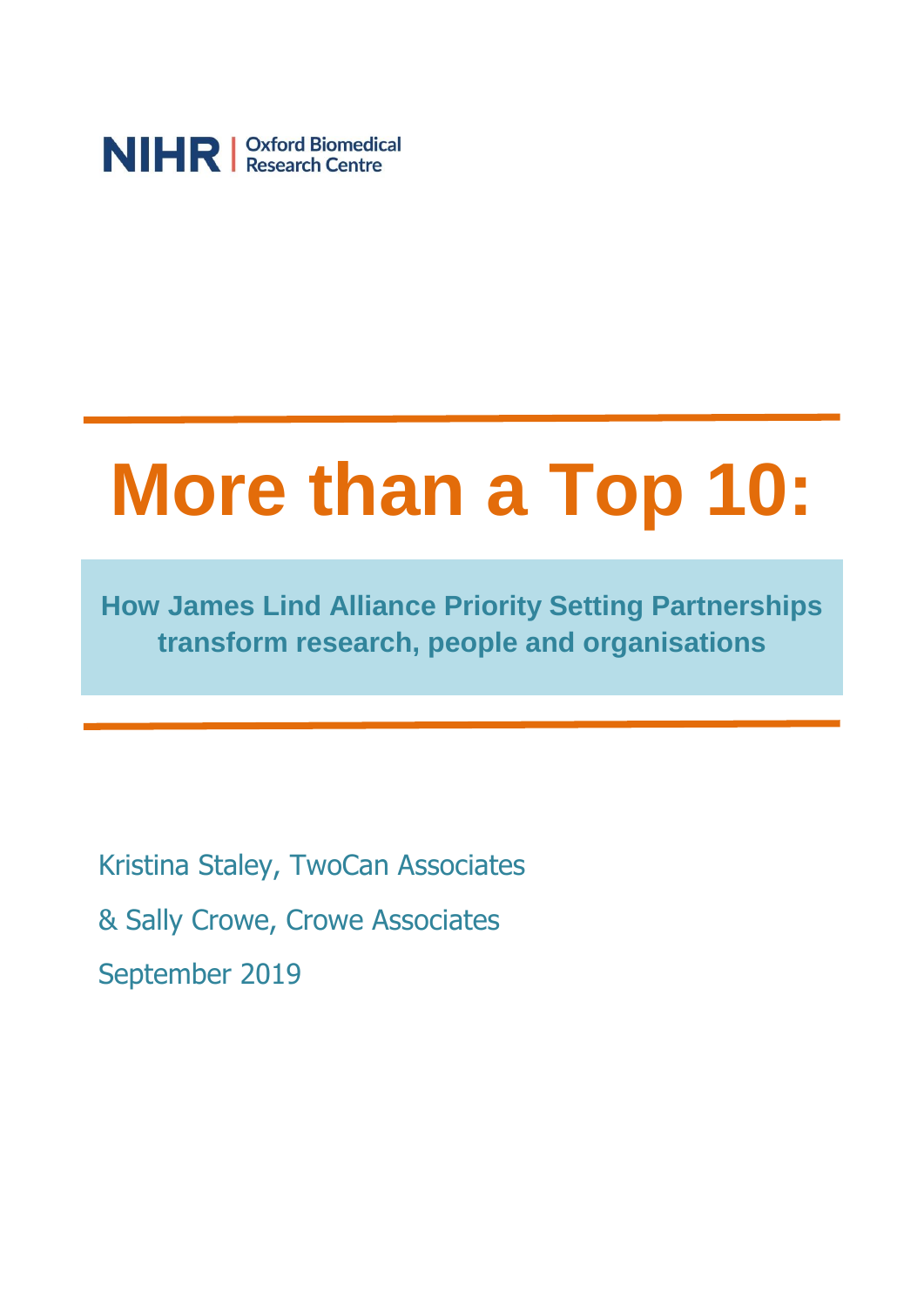#### The **full report** is available at: <https://bit.ly/2mayAw0>

#### **About this project**

This project was funded by the National Institute for Health Research Biomedical Research Centre, Oxford grant BRC-1215-20008 to the Oxford University Hospitals NHS Foundation Trust and the University of Oxford. The views expressed are those of the authors and not necessarily those of the NIHR or the Department of Health and Social Care.

## **TwoCan ASSOCIATES**

#### **About TwoCan Associates**

TwoCan Associates was established in 2004 and specialises in promoting and supporting patient and public involvement in health and social care research. TwoCan works with NHS and voluntary organisations to help clarify the purpose of involvement, to improve policy and practice, and develop meaningful and effective partnerships. The Director, Dr Kristina Staley, was joint lead on this project. Kristina has worked as an Information Specialist on several JLA PSPs and is familiar with the issues that arise in developing researchable questions from the Top 10's. She carried out an early scoping study in 2008 for the JLA, to explore how public sector research funders make use of research priorities and the potential challenges they face. Further information available at: [www.twocanassociates.co.uk](http://www.twocanassociates.co.uk/)



#### **About Crowe Associates**

Crowe Associates, established 20 years ago has a strong record of facilitation, consultation and project management in health and social care organisations and especially in patient and public involvement. Sally Crowe, the joint lead on this project, has partnered with NIHR, INVOLVE, research networks and many voluntary organisations over the years on aspects of public involvement in research. Sally helped establish the JLA in 2003, was responsible for the methodology and supported many PSPs. She has also published one of the few evaluative papers about the research outputs of PSPs and remains curious and engaged in their influence on the research agenda. Further information is available at: [www.crowe-associates.co.uk](http://www.crowe-associates.co.uk/)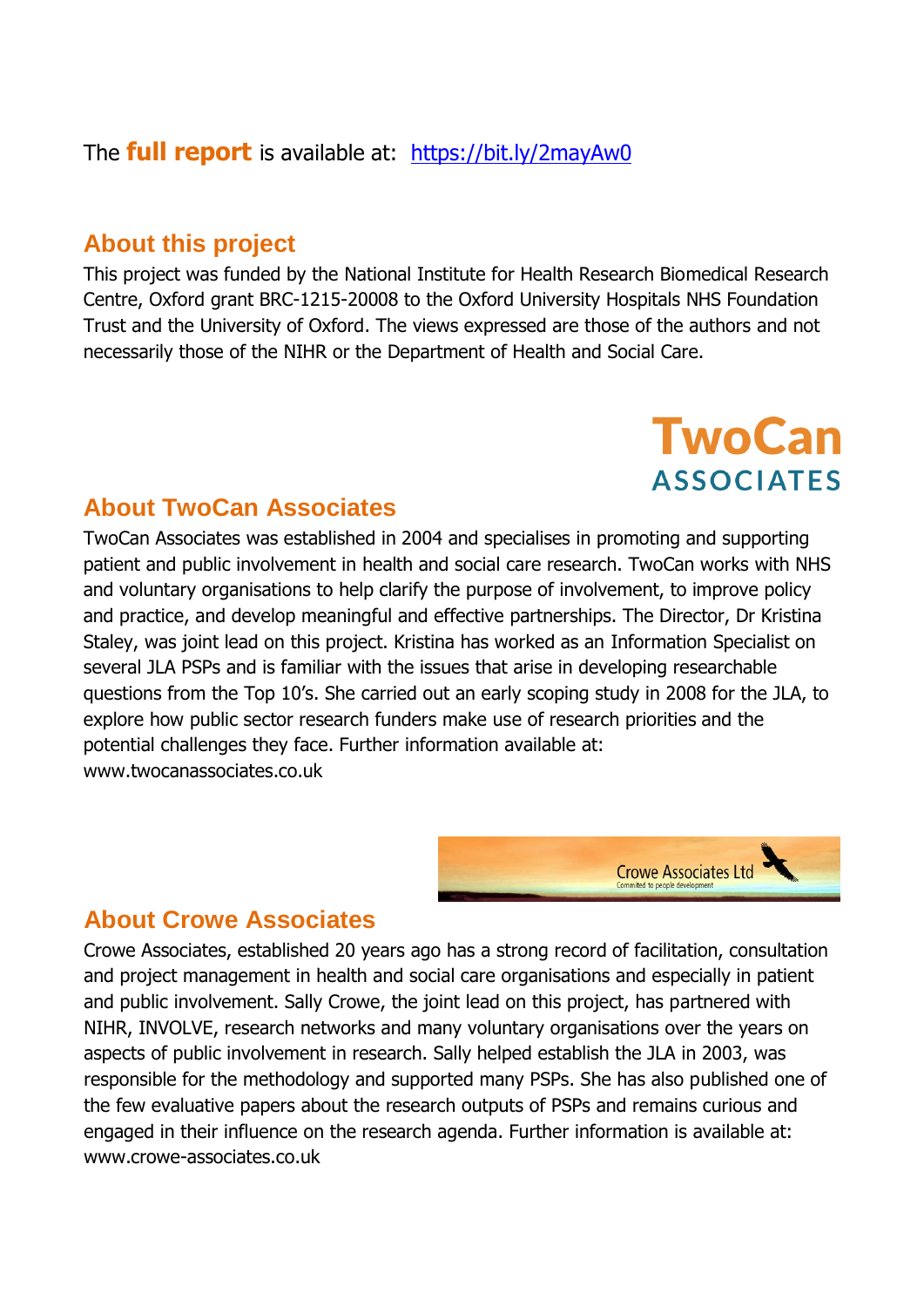### **Executive Summary**

#### **Introduction**

The [James Lind Alliance \(JLA\) Priority Setting](http://www.jla.nihr.ac.uk/)  [Partnerships \(PSPs\)](http://www.jla.nihr.ac.uk/) enable clinicians, patients and carers to work together to identify and prioritise the questions they would like answered by research. PSPs aim to address the mismatch between what researchers choose to research, and what patients, carers and health professionals actually want to know. PSPs thus provide an important and valuable opportunity for the end users of research to help shape the research agenda.

The aim of this project was to identify the most effective ways for JLA PSP research priorities to influence decisions about what research projects get developed and funded, by evaluating different approaches taken by JLA PSPs to date. The objectives were to:

- (a) identify examples of success and develop case studies to explore how researchers and funders were positively influenced in each case
- (b) identify challenges and tensions in the use of JLA PSP priorities by researchers and funders and how these have been addressed
- (c) explore what practical approaches could be taken to maximise the impact of PSPs, both during the process as well as after identifying a Top 10 list of priority topics

We interviewed 20 people who had experience of working on a JLA PSP, or of working with JLA PSP priorities. The interviews took place between April and May 2019. They included 13 PSP Leads, one manager in a funding organisation, three researchers and three patients. The PSP

Leads came from a variety of organisations including charities, universities and patient groups, some of which also fund research.

The main audience for this report is past, present and future PSPs. We hope the lessons learnt will help PSPs with the work that happens after the JLA process has concluded, and could usefully inform future evaluations.

#### **Key lessons and conclusions**

Even with the small number of PSPs involved in this project, we have revealed a rich and complex picture of the outcomes and impacts of JLA PSPs which go beyond simply funding research, and broaden the definition of what success looks like. Taking part in a JLA PSP can have a dramatic impact on the individuals involved, both professionally and personally. For example, it has enabled patients to expand and enhance their involvement in other parts of the research system, improved the reputations and status of researchers, and changed clinicians' clinical practice. Organisations that lead a JLA PSP report major cultural shifts that result in new partnerships with other organisations, promote greater internal collaboration across departments and/or extend and enhance patient and public involvement in their work. In charities that fund research, the experience has changed relationships between funders and researchers, with less emphasis placed on competition and greater emphasis on working together to achieve a common goal. These 'collateral benefits' come in addition to a shift in research funding towards the issues that matter most to patients, carers and healthcare professionals.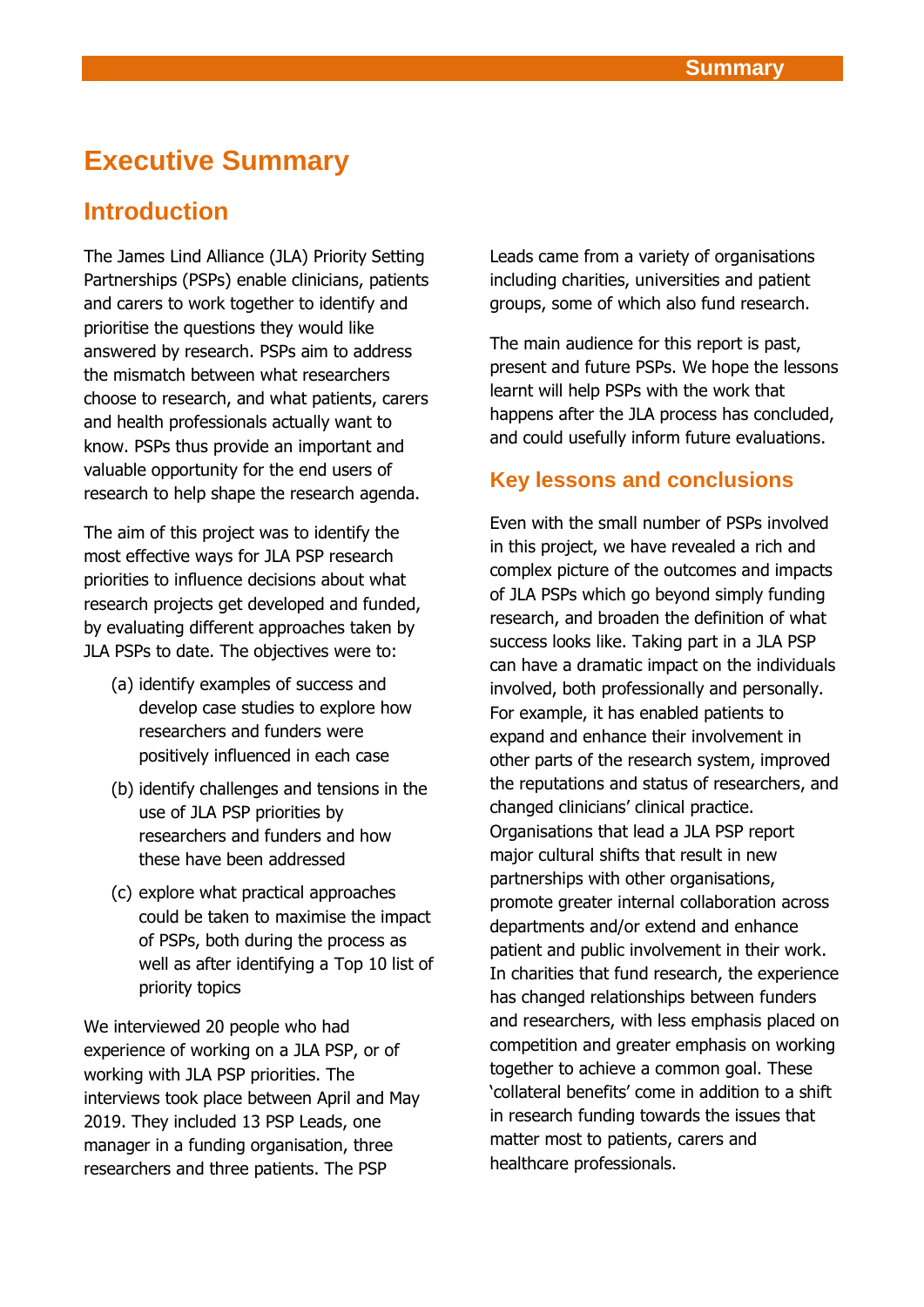The context for each PSP is hugely significant, for example whether the research area is contested, whether an active research community already exists and whether considerable research on a topic has already been completed. The starting point of the PSP, what it aims to achieve and the specific individuals and organisations involved – these all shape the process and outcomes, making it difficult to draw general conclusions about 'how to succeed'. With this caveat, we have identified some of the key lessons for PSPs, recognising that these will not be universal. We conclude it is important for PSPs to:

- Plan for the end of the PSP at the beginning of the project, in particular to clarify who owns the outputs, who will make decisions about how they are used, who will be accountable for what happens next and how the follow-up work will be resourced
- Develop dissemination plans to reflect the PSP's strategic goals, which may go beyond funding research and reach audiences beyond funders and researchers
- Make greater strategic use of patients, carers, clinicians and researchers in promoting the JLA priorities through their own networks, rather than focusing solely on publications
- Work with funders after the PSP to shape their research agenda, recognising that they may not believe it is their responsibility to respond to the priorities – this influencing work requires people with the right skills and experience, often senior leaders within organisations
- Ensure continued involvement of clinicians, patients and carers in the

translation of JLA PSP priorities into themed calls and research projects, so that the spirit of the original questions are maintained

- Carry out foundation work to build researchers' capacity to respond, promoting collective thinking on an issue, as well as identifying barriers to the research and addressing them
- Collect information about research that has been completed in response to JLA PSP priorities and make it publicly available
- Assess the wider impacts of the JLA process and share these amongst all stakeholders to promote a deeper understanding of how PSPs work and the value of JLA PSP priorities

This evaluation has also begun to identify factors within the wider research system that limit the influence of JLA PSP priorities. These include the values held by funders and researchers, and the dominant culture within research organisations. This may mean that funders and researchers use the JLA PSP priorities to endorse and legitimise what they have already planned to do, rather than making significant change. It may be beyond the power of individual PSPs to bring about the wholesale cultural shift required to genuinely change the national research agenda in favour of patients, carers and clinicians' priorities. Addressing deeply embedded beliefs and values is likely to require action from a wide range of stakeholders.

For this reason, many of the lessons contained in this report could be helpfully addressed by others beyond those immediately involved in a JLA PSP, including the JLA Secretariat, JLA Advisers, funders and